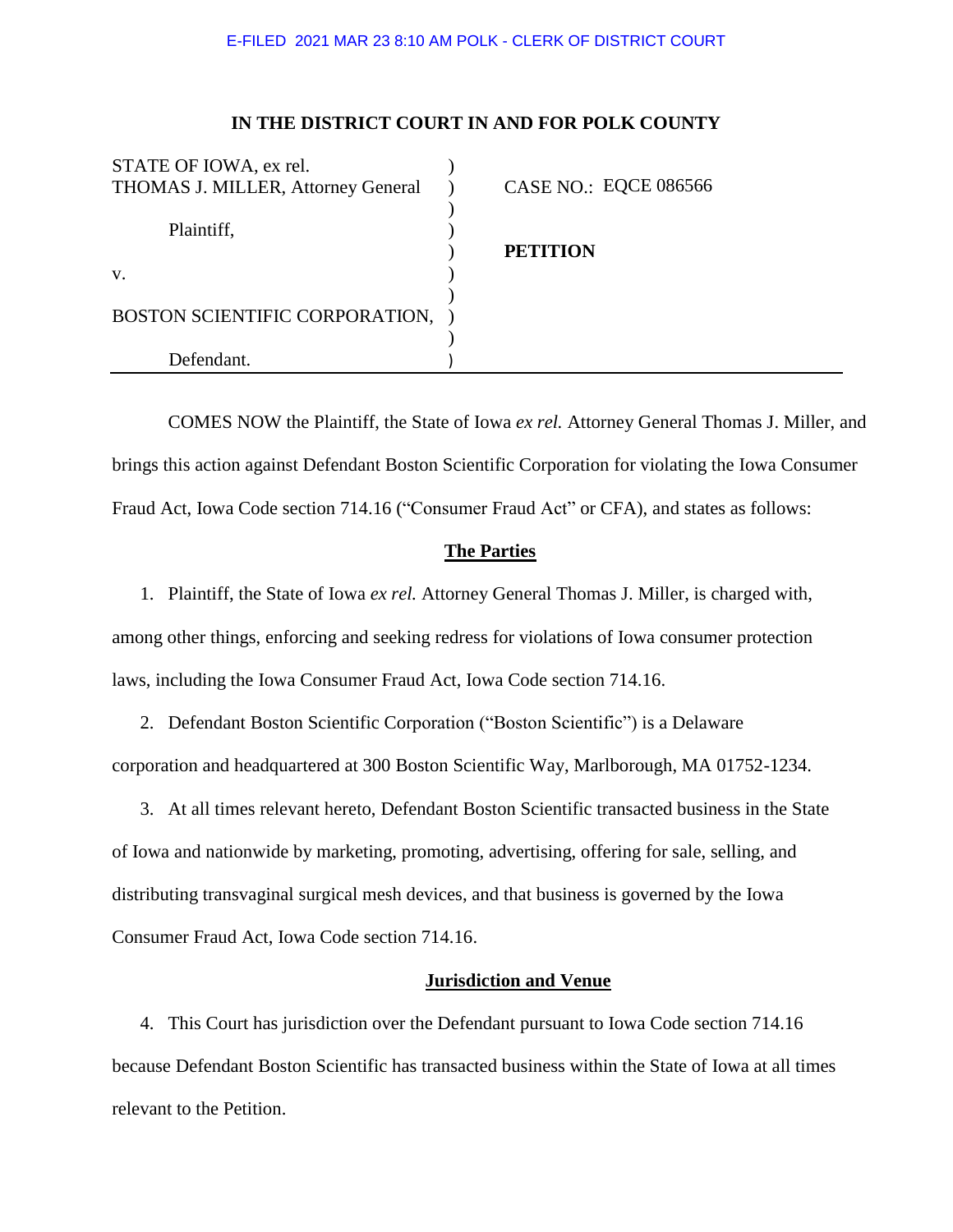5. Venue is proper in Polk County pursuant to Iowa Code section 714.16(10) because Defendant Boston Scientific has carried on a regular business in Polk County.

#### **Background**

6. "Surgical Mesh," as used in this Petition, is a medical device that contains synthetic polypropylene mesh intended to be implanted in the pelvic floor to treat stress urinary incontinence (SUI) and/or pelvic organ prolapse (POP) manufactured and sold by Boston Scientific in the United States.

7. SUI and POP are common conditions that pose lifestyle limitations and are not lifethreatening.

8. SUI is a leakage of urine during episodes of physical activity that increase abdominal pressure, such as coughing, sneezing, laughing, or exercising. SUI can happen when pelvic tissues and muscles supporting the bladder and urethra become weak and allow the neck of the bladder to descend during bursts of physical activity, and the descent can prevent the urethra from working properly to control the flow of urine. SUI can also result when the sphincter muscle that controls the urethra weakens and is not able to stop the flow of urine under normal circumstances and with an increase in abdominal pressure.

9. POP happens when the tissue and muscles of the pelvic floor fail to support the pelvic organs resulting in the drop of the pelvic organs from their normal position. Not all women with POP have symptoms, while some experience pelvic discomfort or pain, pressure, and other symptoms.

10. In addition to addressing symptoms, such as wearing absorbent pads, there are a variety of non-surgical and surgical treatment options to address SUI and POP. Non-surgical options for SUI include pelvic floor exercises, pessaries, transurethral bulking agents, and behavior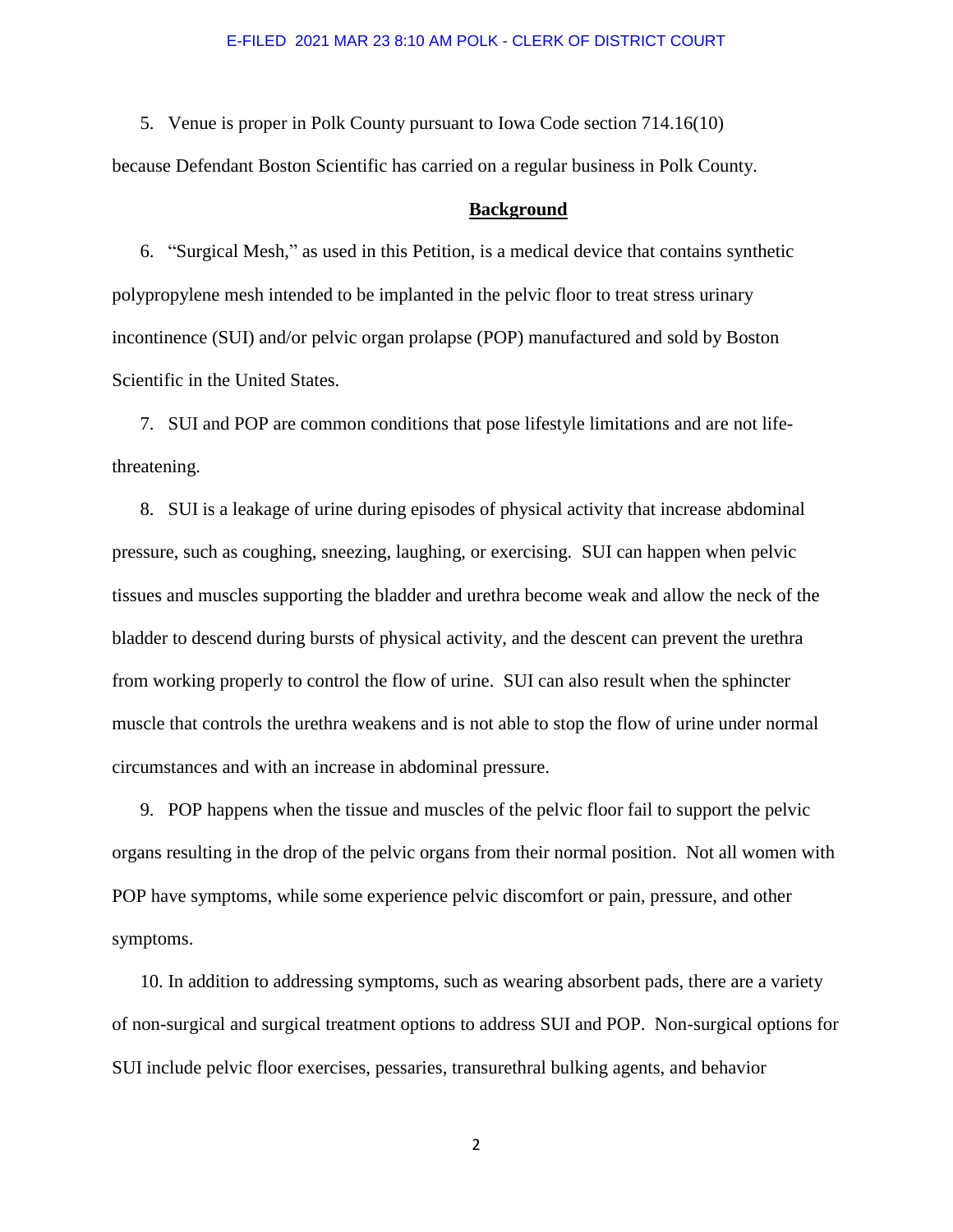modifications. Surgery for SUI can be done through the vagina or abdomen to provide support for the urethra or bladder neck with either stitches alone, tissue removed from other parts of the body, tissue from another person, or with material such as surgical mesh, which is permanently implanted. Non-surgical options for POP include pelvic floor exercises and pessaries. Surgery for POP can be done through the vagina or abdomen using stitches alone or with the addition of surgical mesh.

11. Boston Scientific marketed and sold Surgical Mesh devices to be implanted transvaginally for the treatment of POP for approximately 10 years or more. Boston Scientific ceased the sale of Surgical Mesh devices to be implanted transvaginally for the treatment of POP after the Food and Drug Administration (FDA) ordered manufacturers of such products to cease the sale and distribution of the products in April 2019.

12. Boston Scientific began marketing and selling Surgical Mesh devices to be implanted transvaginally for the treatment of SUI by 2003, and continues to market and sell Surgical Mesh devices to be implanted transvaginally for the treatment of SUI.

13. The FDA applies different levels of scrutiny to medical devices before approving or clearing them for sale.

14. The most rigorous level of scrutiny is the premarket approval (PMA) process, which requires a manufacturer to submit detailed information to the FDA regarding the safety and effectiveness of its device.

15. The 510(k) review is a much less rigorous process than the PMA review process. Under this process, a manufacturer is exempt from the PMA process and instead provides premarket notification to the FDA that a medical device is "substantially equivalent" to a legally marketed device. While PMA approval results in a finding of safety and effectiveness based on the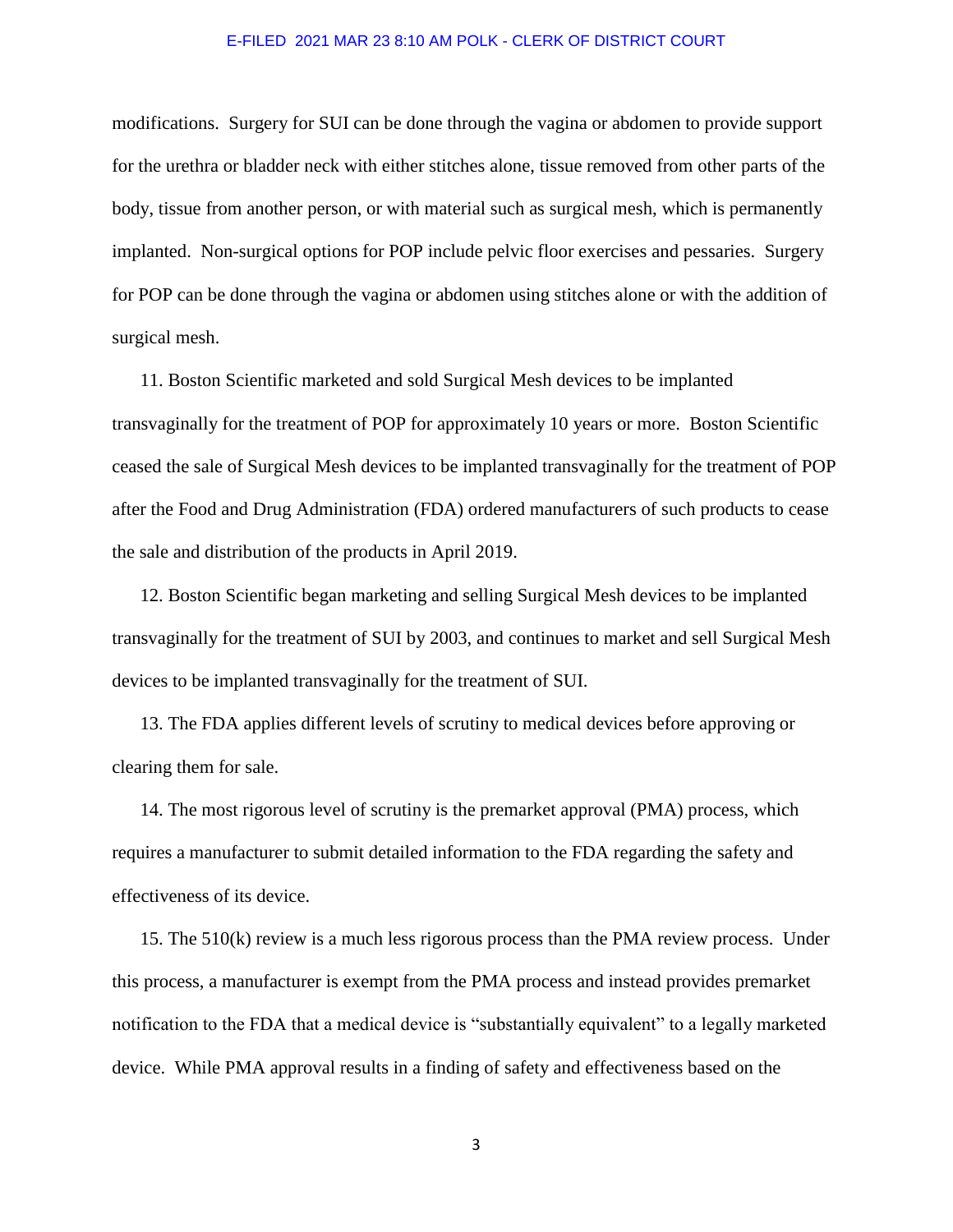manufacturer's submission and any other information before the FDA, 510(k) clearance occurs after a finding of substantial equivalence to a legally marketed device. The 510(k) process is focused on equivalence, not safety.

16. Boston Scientific's SUI and POP Surgical Mesh devices entered the market under the 510(k) review process. Boston Scientific marketed and sold Surgical Mesh devices without adequate testing.

### **Boston Scientific's Course of Conduct**

17. In marketing Surgical Mesh devices, Boston Scientific misrepresented and failed to disclose the full range of risks and complications associated with the devices, including misrepresenting the risks of Surgical Mesh as compared with the risks of other surgeries or surgically implantable materials.

18. Boston Scientific misrepresented the safety of its Surgical Mesh by misrepresenting the risks of its Surgical Mesh, thereby making false and/or misleading representations about its risks.

19. Boston Scientific also made material omissions when it failed to disclose the risks of its Surgical Mesh.

20. Boston Scientific misrepresented and/or failed to adequately disclose serious risks and complications of one or more of its transvaginally-placed Surgical Mesh products, including the following:

- a. heightened risk of infection;
- b. rigid scar plate formation;
- c. mesh shrinkage;
- d. voiding dysfunction;
- e. de novo incontinence;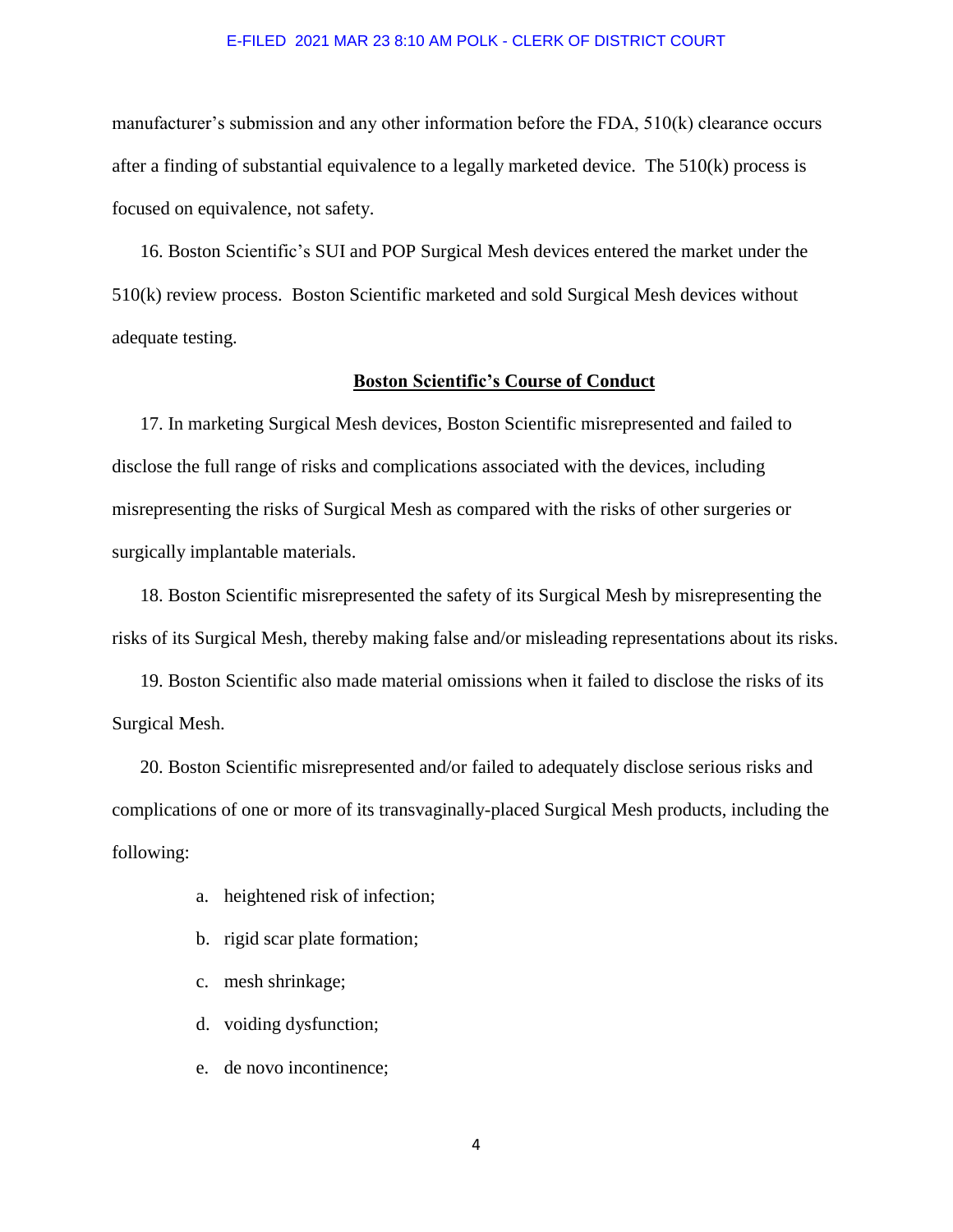- f. urinary tract infection;
- g. risk of delayed occurrence of complications; and
- h. defecatory dysfunction.

21. Throughout its marketing of Surgical Mesh, Boston Scientific continually failed to disclose risks and complications it knew to be inherent in the devices and/or misrepresented those inherent risks and complications as caused by physician error, surgical technique, or perioperative risks.

22. In 2008, the FDA issued a Public Health Notification to inform doctors and patients about serious complications associated with surgical mesh placed through the vagina to treat POP or SUI. In 2011, the FDA issued a Safety Communication to inform doctors and patients that serious complications associated with surgical mesh for the transvaginal repair of POP are not rare, and that a systematic review of published literature showed that transvaginal POP repair with mesh does not improve symptomatic results or quality of life over traditional non-mesh repair and that mesh used in transvaginal POP repair introduces risks not present in traditional non-mesh surgery for POP repair.

23. In 2012, the FDA ordered post-market surveillance studies by manufacturers of surgical mesh to address specific safety and effectiveness concerns related to surgical mesh used for the transvaginal repair of POP. In 2016, the FDA issued final orders to reclassify transvaginal POP devices as Class III (high risk) devices and to require manufacturers to submit a PMA application to support the safety and effectiveness of surgical mesh for the transvaginal repair of POP in order to continue marketing the devices.

24. In April 2019, the FDA ordered manufacturers of surgical mesh devices intended for transvaginal repair of POP to cease the sale and distribution of those products in the United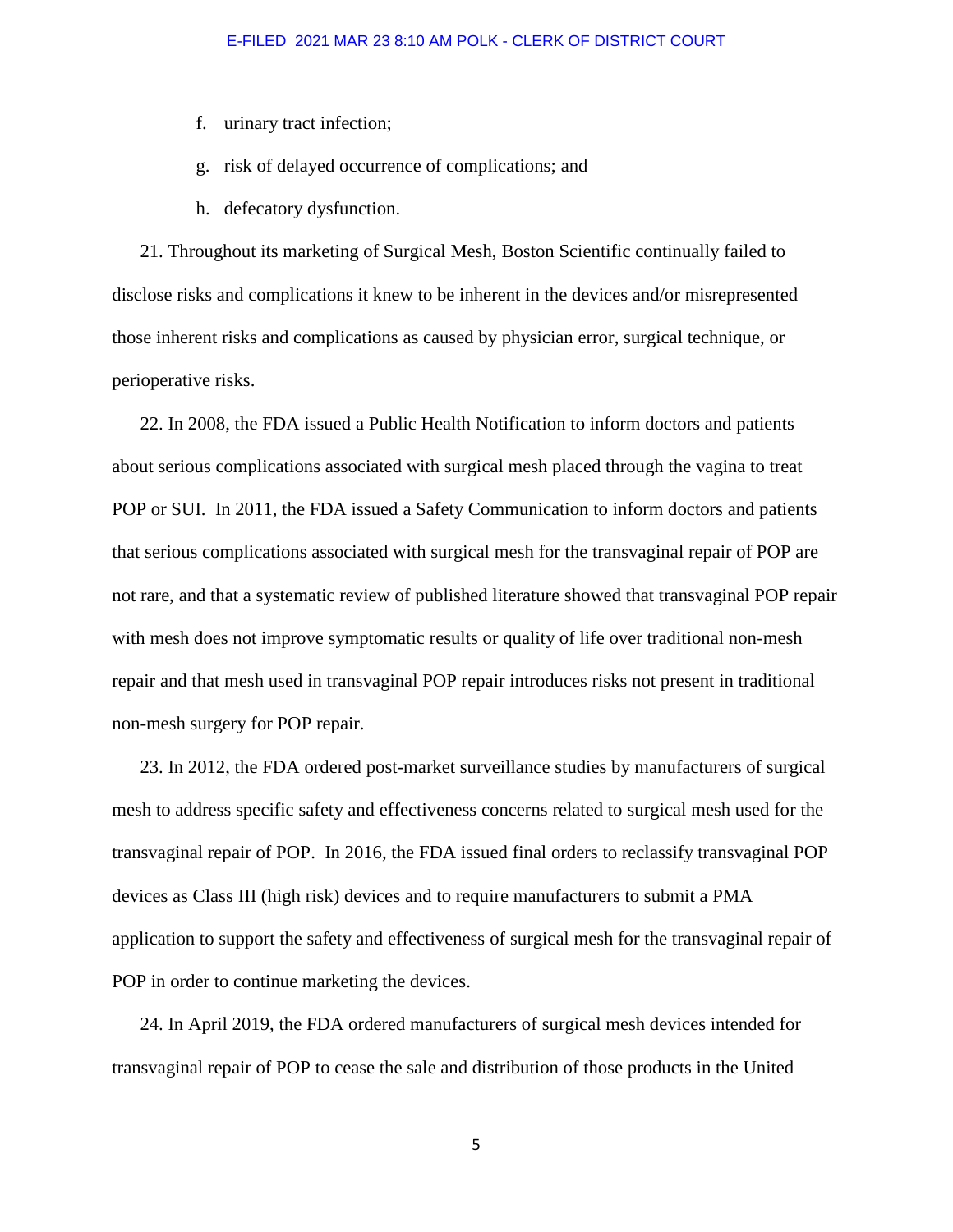States. The FDA determined that Boston Scientific had not demonstrated a reasonable assurance of safety and effectiveness for these devices under the PMA standard. On or around April 16, 2019, Boston Scientific announced it would stop global sales of its transvaginal mesh products indicated for POP.

# **Violation of the Iowa Consumer Fraud Act**

25. Plaintiff realleges and incorporates by reference each and every allegation contained in the preceding paragraphs 1 through 24 as if they were set out at length herein.

26. In the course of marketing, promoting, selling, and distributing Surgical Mesh products, Boston Scientific made false statements about, misrepresented, and/or made other representations about the risks of Surgical Mesh products that had the effect, capacity, or tendency, of deceiving or misleading consumers. Pursuant to Iowa Code Section 714.16(2)(a), such false statements and misrepresentations constitute unlawful practices and are prohibited.

27. In the course of marketing, promoting, selling, and distributing Surgical Mesh products, Boston Scientific has made representations concerning the characteristics, uses, benefits, and/or qualities of Surgical Mesh products that they did not have. Pursuant to Iowa Code Section 714.16(2)(a), such false statements and misrepresentations constitute unlawful practices and are prohibited.

28. Defendant Boston Scientific made material omissions concerning the risks and complications associated with Surgical Mesh products, and those material omissions had the effect, capacity, or tendency of deceiving consumers. Pursuant to Iowa Code Section  $714.16(2)(a)$ , such false statements and misrepresentations constitute unlawful practices and are prohibited.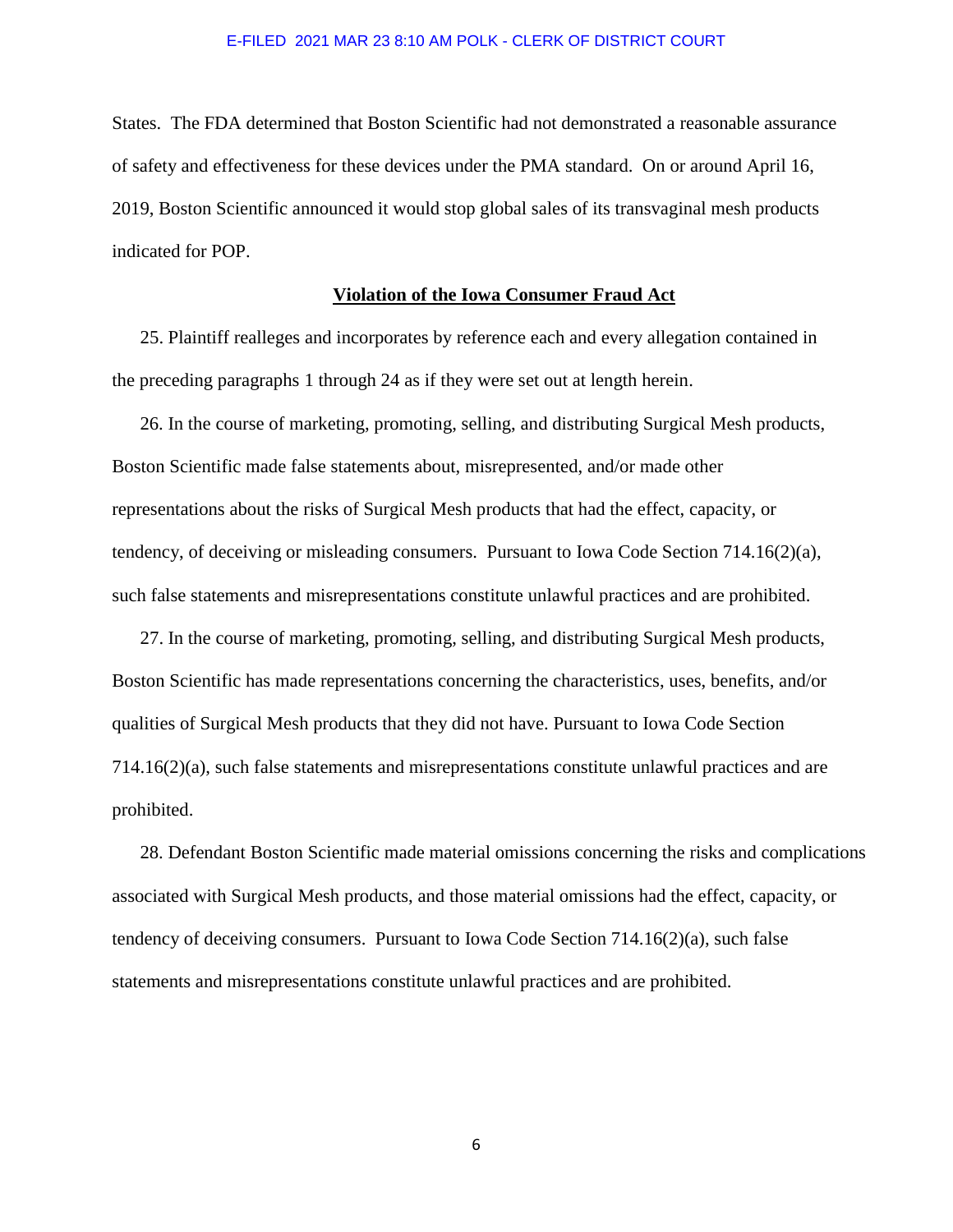29. The acts or practices described herein were made in relation to the sale or advertisement of merchandise, as defined in Iowa Code section 714.16(1)(i), and as described in Iowa Code Section 714.16(2)(a).

30. These acts or practices affected the public interest because they impacted numerous Iowa consumers.

## **Request for Relief**

- 31. WHEREFORE, Plaintiff respectfully requests that this Honorable Court enter an Order:
	- a. Adjudging and decreeing that Defendant has engaged in the acts or practices complained of herein, and that such constitute unlawful practices in violation of Iowa Code section 714.16;
	- b. Issuing a permanent injunction prohibiting Defendant, its agents, servants, employees, and all other persons and entities, corporate or otherwise, in active concert or participation with any of them, from engaging in unfair practices in the marketing, promoting, selling and distributing of Defendant's Surgical Mesh devices;
	- c. Ordering Defendant to pay civil penalties in the amount of up to \$40,000 for each and every violation of Iowa Code section 714.16 pursuant to Iowa Code section 714.16(7);
	- d. Ordering Defendant to pay all costs and reasonable attorney's fees for the prosecution and investigation of this action, as provided by Iowa Code section 714.16(7);
	- e. Ordering Defendant to provide monetary restitution to consumers impacted by the acts and practices detailed above; and